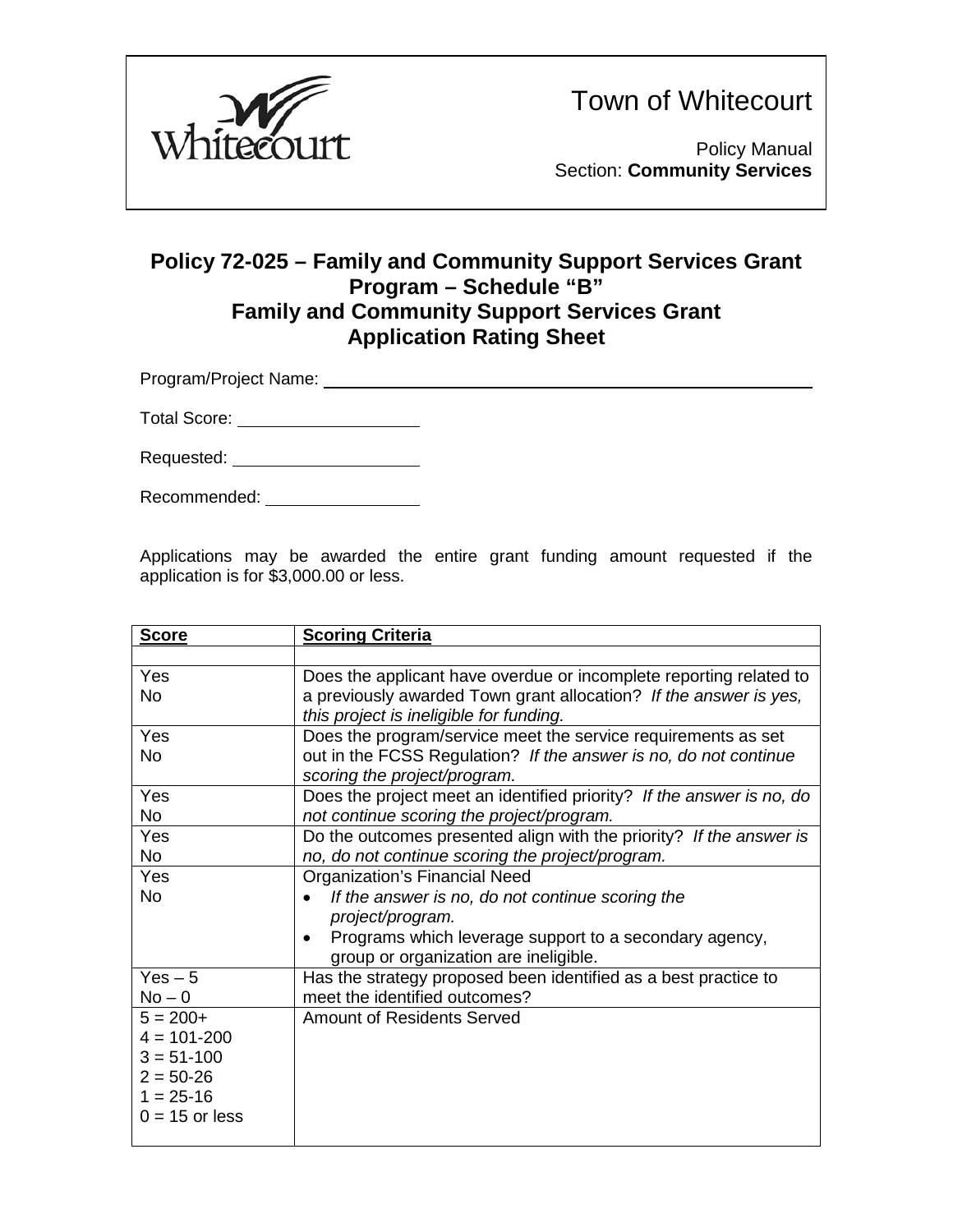

# Town of Whitecourt

Policy Manual Section: **Community Services**

| $5 = 500$ hrs+<br>$4 = 250$ hrs-499<br>$3 = 249$ hrs-100<br>$2 = 99$ hrs-50<br>$1 = 49$ hrs-10<br>$0 = 9$ hrs or less | Volunteer Involvement                                                                                                                                                                                                                                                                                                                                                                                                                                                                                        |
|-----------------------------------------------------------------------------------------------------------------------|--------------------------------------------------------------------------------------------------------------------------------------------------------------------------------------------------------------------------------------------------------------------------------------------------------------------------------------------------------------------------------------------------------------------------------------------------------------------------------------------------------------|
| 5=realistic<br>0=unrealistic                                                                                          | <b>Overall Budget</b>                                                                                                                                                                                                                                                                                                                                                                                                                                                                                        |
| $5 = high$<br>$0 =$ low                                                                                               | Social Return on Investment (SROI)<br>Return on investment is directly linked to community and/or<br>provincial outcomes. The stronger the outcomes the program<br>produces, the larger the return on investment is for the<br>community.<br>Programs with a focus to minimize police and medical<br>resources, reduce poverty, develop employment skills,<br>strengthen the family unit, reduce social isolation, and build<br>youth developmental assets and community capacity may have<br>a higher SROI. |

### **Information:**

#### **Programs and services NOT ELIGIBLE for FCSS grant funding include those that:**

- i. Provide primarily for the recreational needs or leisure time pursuits of individuals.
- ii. Offer direct assistance, including money, food, clothing or shelter, to sustain an individual or family.
- iii. Are primarily rehabilitative in nature.
- iv. Duplicate services that are the responsibility of a government or government agency, or have already received funding through the Town of Whitecourt's Annual Budget.
- v. Have already received funding through the Town of Whitecourt's annual budget, unless the application is distinct from funding already received.
- vi. Do not have a financial need.
- vii. Programs/organizations that leverage support to a secondary agency, group or organization.
- viii. Are for volunteer recognition.

#### **Service Requirements:**

#### **Under the FCSS Act and Regulation, services provided under a project/program must:**

i. Be of a preventive nature that enhances the social well-being of INDIVIDUALS, FAMILIES, AND THE COMMUNITY through promotion or intervention strategies provided at the earliest opportunity, **and**